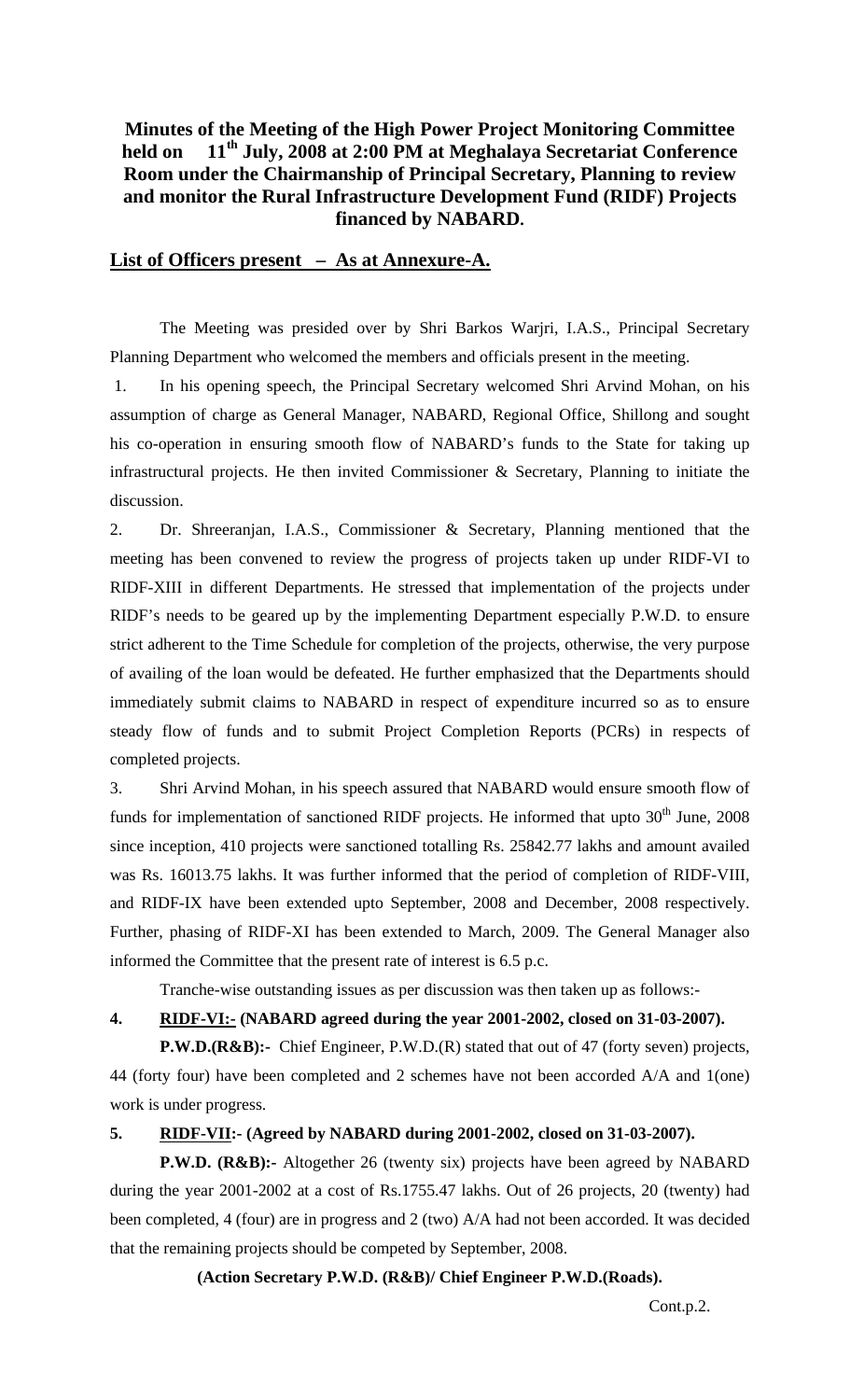**6. RIDF-VIII:- (Agreed by NABARD on July, 2002, Period of Completion extended upto September, 2008).** 

**P.W.D. (R&B):-** Altogether 21 (twenty one) projects were agreed under this tranche at a total cost of Rs1839.32 lakhs. Out of which 12 (twelve) had been completed, 7 (seven) works is in progress and 2 (two) projects for which A/A had not been accorded. It was agreed that the P.W.D (R&B) will complete the remaining schemes by September, 2008. **(The full details of the schemes is at Annexure-I).** 

## **Action Secretary P.W.D.(R&B)/ Chief Engineer P.W.D.(Roads)**

**7. RIDF-IX:- (NABARD agreed during the year 2003-2004, Period of Completion extended to 31-12-2008).** 

 **(a) P.W.D.:-** Under this tranche, 4 (four) Rural bridges were taken up at a cost of Rs927.98 lakhs. Out of which 2 (two) projects have been completed and another 2 (two) projects, works is in progress.

### **(Details is at Annexure-II)**

**(b) Agriculture:-**2 (two) Rural Regulated markets one each at Garobadha and another at Mawiong at a cost of Rs63.90 lakhs was agreed by NABARD during the month of August, 2003. The officials of the Department informed the Committee that the above projects have been de-sanctioned. The Committee directed Agriculture Deptt. to furnish a copy of the same to Planning/ Finance Departments for further action.

### **(Action Agriculture Department/ Directorate of Agriculture)**

# **8. RIDF-XI:- (NABARD agreed during the month of February/ March, 2006. Period of completion extended to 31st March, 2009).**

**(a)P.W.D**.:- NABARD has agreed for financing of 28 (twenty eight) rural bridge projects at a cost of Rs2558.33 lakhs. The P.W.D. officials stated the above projects are under implementation and progress of achievements varies from 5 p.c. to 80 p.c. **(Details is at Annexure-III).** 

**(b) Minor Irrigation Projects:-** 7 (seven) Minor Irrigation projects at a cost of Rs644.76 lakhs was agreed by NABARD during the month of February, 2006. Chief Engineer (I) stated that so far out of 7 projects, 2 had been completed and the percentage of physical achievements varies from 40 p.c. to 96 p.c. He assured the Committee that the projects would be completed by September, 2008. **(The full details is at Annexure-IV).** 

# **9. RIDF-XII:-(NABARD agreed during the month of November, 2006. Period of completion-31st March, 2009).**

 **(a) P.W.D. :-** 12 (twelve) rural bridges were agreed by NABARD during 2006-2007 at a cost of Rs1976.20 lakhs. The above projects are under implementation **(The Detailed picture of the scheme is at Annexure-V).** 

 **(b) Minor Irrigation:-** During the year 2006 NABARD had agreed to finance 14(fourteen) Minor Irrigation projects at a cost of Rs1220.08 lakhs. According to the Progress Report, an expenditure of Rs189.36 lakhs has been incurred against the schemes and physical achievements varies from 5 to 60 p.c. On being asked, Chief Engineer (Irrigation) stated that there is no problem in implementation of the schemes (**Detailed particulars of the schemes is at Annexure-VI).**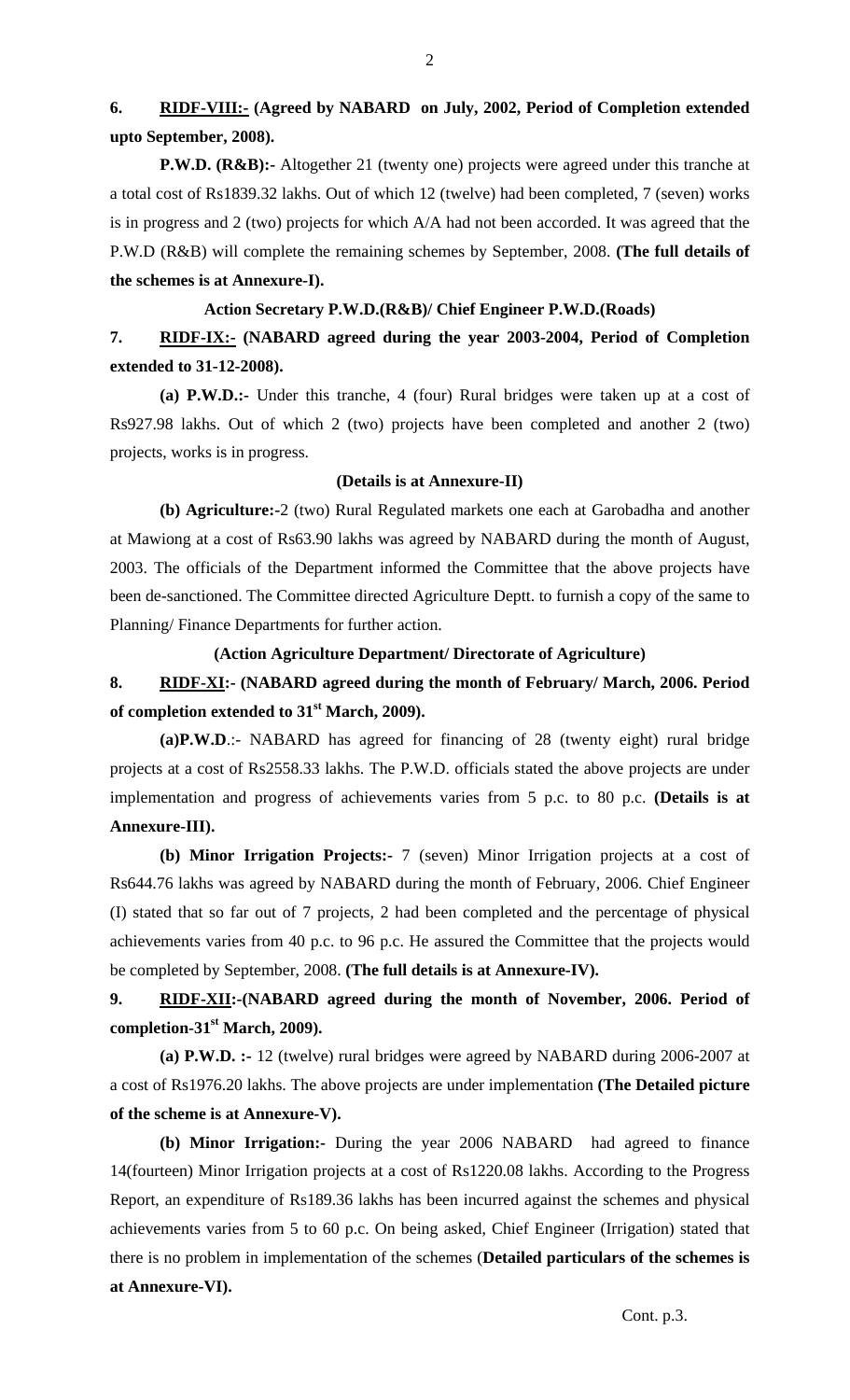**(a) Soil & Water Conservation:-** During the month of October, 2007, NABARD had agreed to finance 7(seven) River Valley Projects at a cost of Rs719.30 lakhs. The above projects are under implementation and expenditure upto March, 2008 was Rs210.00 lakhs. The Director of Soil & Water informed that the above projects will be completed by the year 2010 because it will take 2/3 years to complete such types of projects. Soil & Water Conservation Department was asked to expedite works so as to complete in 2 years. A discussion was also made in connection with commercial crops. **(The detailed picture of the scheme is at Annexure-VII).** 

**(b) P.W.D.:-** During March, 2008 NABARD had agreed to fund 80 (eighty) ongoing rural road projects at a cost of Rs5907.33 lakhs. Out of which Rs3997.71 lakhs is a loan. Expenditure incurred by the State Govt. against the above schemes upto March, 2007 was Rs1751.86 lakhs. Chief engineer P.W.D (Roads) informed the Committee that out of 80 projects, 13 had been completed and physical achievements in respect of remaining projects varies from 70 to 91 p.c. It was decided that these should be completed latest by March, 2009. Principal Secretary P.W.D.(R&B) was of the view that long term schemes should not be taken up/sanctioned under NABARD Loan. **(Detailed particulars is at Annexure-VIII).** 

**(c) Public Health Engineering:-** NABARD has approved an amount of Rs1509.28lakhs for implementation of 29(twenty nine) ongoing Rural Drinking Water Supply schemes out of which Rs967.57 lakhs is a Loan and Rs24.80 lakhs is to be contributed by the State Govt. Upto March, 2007, the State Govt. has already incurred an expenditure of Rs516.91 lakhs for the above projects. Out of 29 projects, the Deptt. has completed 11 projects and the remaining projects physical achievements varies from 72 to 95 p.c. Chief Engineer P.H.E. was asked to submit Quarterly Progress Report for the quarter ending March, 2008 to Finance (E.A.) Deptt. for further action at their end. It was also decided that all schemes should be completed by December, 2008. P.H.E. also requested that some additional schemes (on-going) may be considered for completion under NABARD loan. **(The detailed picture of the schemes is at Annexure-IX).** 

### **(Action:- P.H.E. Deptt. / Chief Engineer P.H.E.)**

 **(d) Health Department:-** The State Govt. during the month of March, 2008 have proposed 8 (eight) on-going Health projects at an estimated amount of Rs667.236 lakhs for which physical achievements is 70 p.c. and above for kind consideration of funding under RIDF-XIII. Since the time for RIDF-XIII is already over by  $31<sup>st</sup>$  March, 2008 the State Govt. have requested NABARD to consider for funding of those Health Sector projects submitted earlier under RIDF-XIV and an amount of Rs4.28crores is needed during the current year for the above projects as stated by Commissioner & Secretary Health.

## **(Action: NABARD Shillong).**

 **(e) A. H. & Vety. Department:-** Commissioner & Secretary A. H. & Vety. informed that the NABCONS have come up with a Detailed Project Reports (DPR) for setting up a "Slaughtering house at Shillong" and an amount of Rs10.16 crores is needed for the purpose.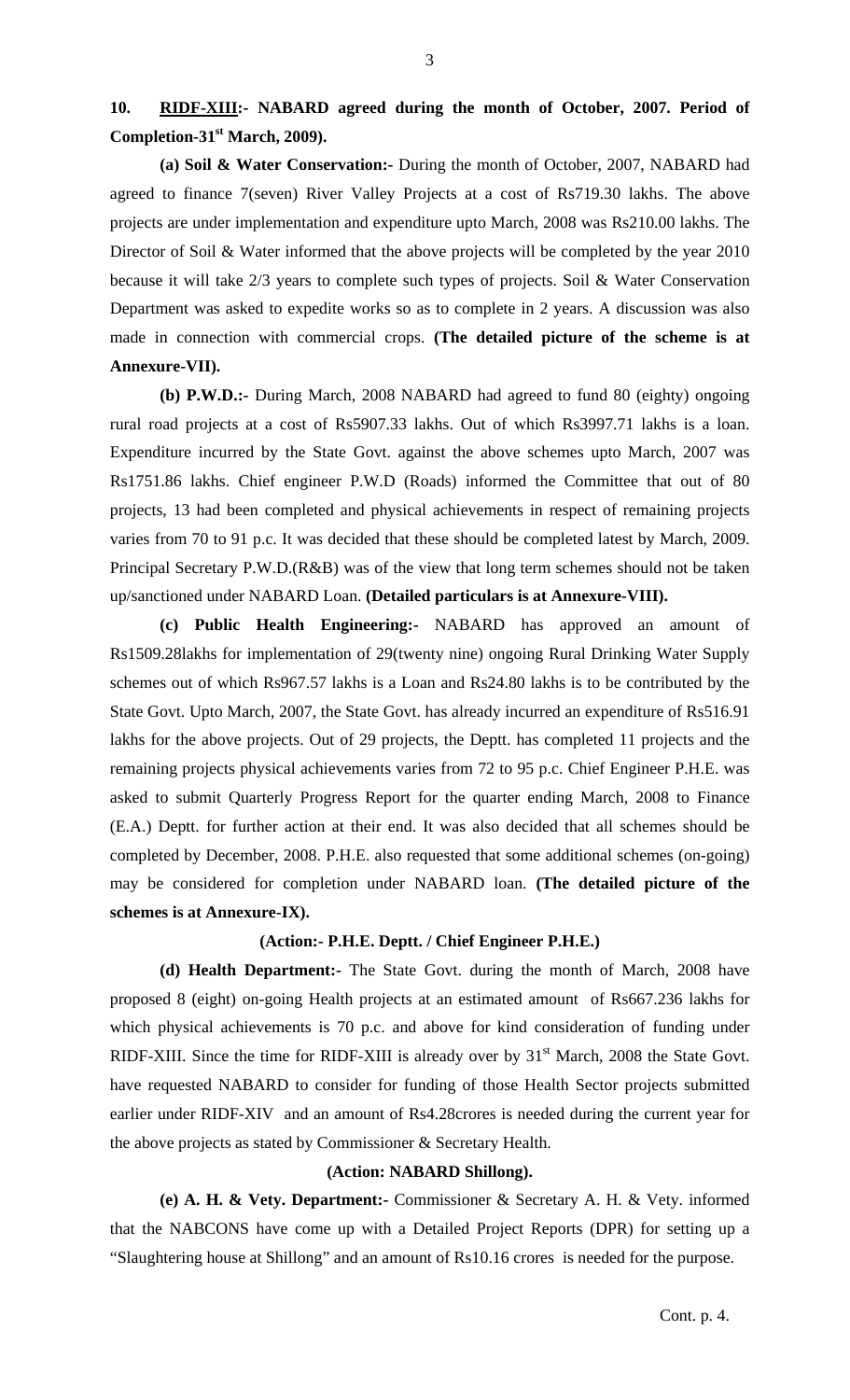The Department is requested to examine the matter in the light of Govt. of India, Ministry of Food Processing Industries regarding Central Assistance @ 50 p.c. subject to a maximum of Rs15.00 crores for modernisation of Abattoirs during the  $11<sup>th</sup>$  Plan as sent by Planning Deptt's letter No. PLR.94/2007/6 dt. 9<sup>th</sup> August, 2007. Department may also examine setting up smaller units in Tura & Jowai also.

#### **(Action:- A. H. & Vety. Department)**

**Miscellaneous Items:-** NABARD officials informed the Committee that one day workshop for Government officials and Line Department on RIDF one each for East Khasi Hills and Garo Hills will be held at Shillong and Tura during the month of August, 2008.

They also requested the State Govt. to furnish the consent of the Government of India under Article 293 (3) of the Constitution of India to State Government for availing negotiated loans from NABARD during the current year (2008-2009). Joint Secretary Finance (E.A.) Deptt. stated that action in this regard is being taken up with the Govt. of India.

 The break up of the Loan Component of Annual Plan 2008-2009 is Rs3000.00 lakhs. Detail of which is indicated below:-

|     |                           | Rs in lakhs            |                    |
|-----|---------------------------|------------------------|--------------------|
| SI. | <b>Name of Sector</b>     | <b>Approved Outlay</b> | <b>NABARD LOAN</b> |
| No. |                           |                        |                    |
|     | Soil & Water Conservation | 3075.00                | 200.00             |
| 2.  | A. H. & Vety.             | 1750.00                | 100.00             |
| 3.  | Minor Irrigation          | 3700.00                | 200.00             |
| 4.  | Roads & Bridges           | 16232.00               | 2500.00            |
|     | <b>Total</b>              | 24757.00               | 3000.00            |

 However, further consideration of need and requirements would be examined on due course.

The meeting ended with a Vote of Thanks from the Chair.

Sd/-

 [ Barkos Warjri, I.A.S. ] Principal Secretary to the Govt. of Meghalaya, Planning Department.  **\*\*\*\*\*\*\*\*\*\*\*\*\*\*\*\***